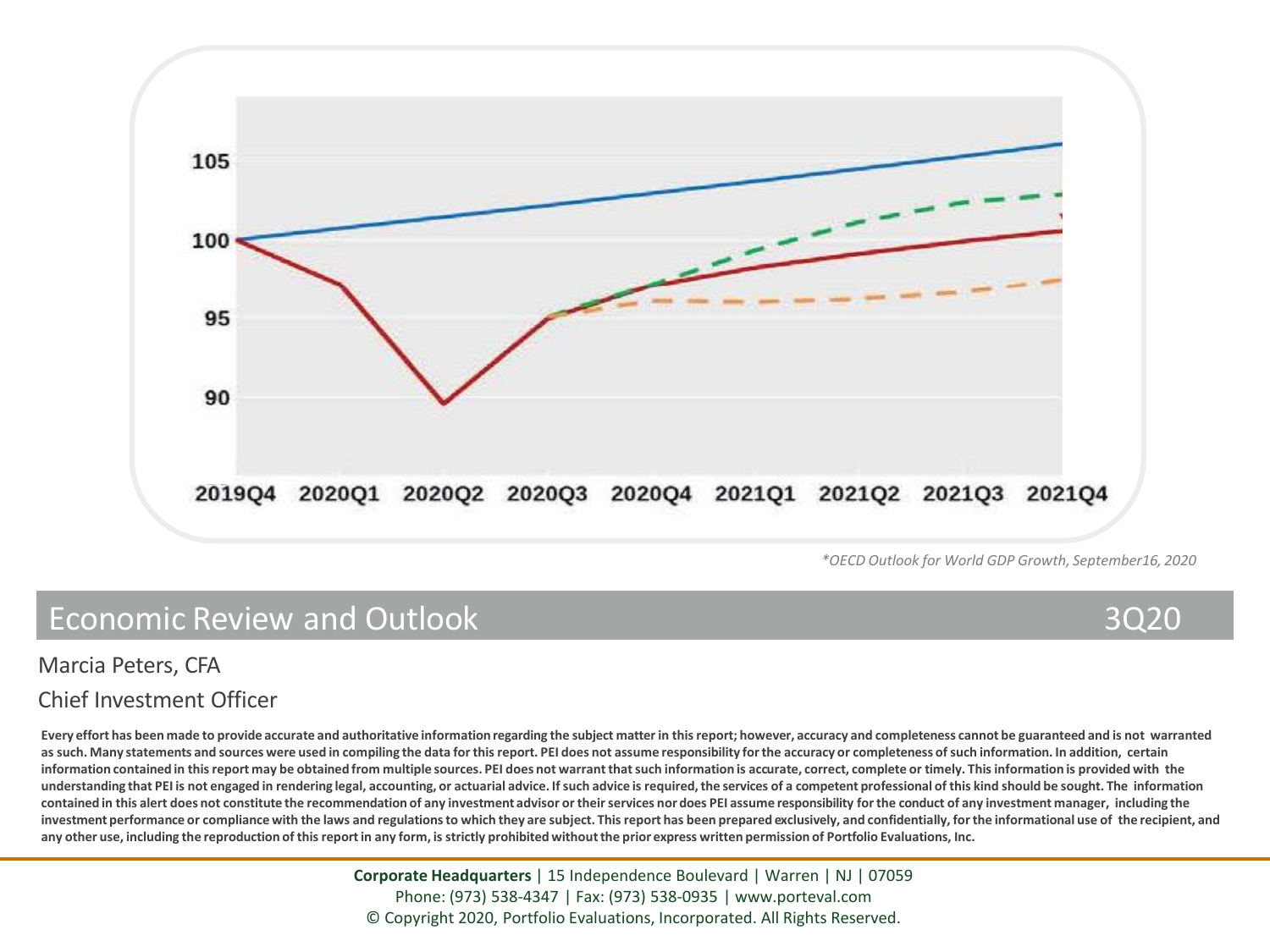## Global Virus Trajectory

• As the virus spreads and subsides, the global economy will contract and expand. Fortunately, the fatality rate has been declining, as hospitals and healthcare professionals have more experience and are better equipped to treat patients with therapeutics.

80k Confirmed new cases 60k 40k  $20k$ 0 Feb 2020 Mar 2020 Apr 2020 May 2020 **Jun 2020 Jul 2020** Aug 2020 Sep 2020 Oct 2020 - United Kingdom India US **Brazil** - Argentina Spain • France **Russia** Colombia - Czechia

Covid‐19 Daily Confirmed New Cases, Seven‐day Moving Average

*Source: Johns Hopkins University CSSE*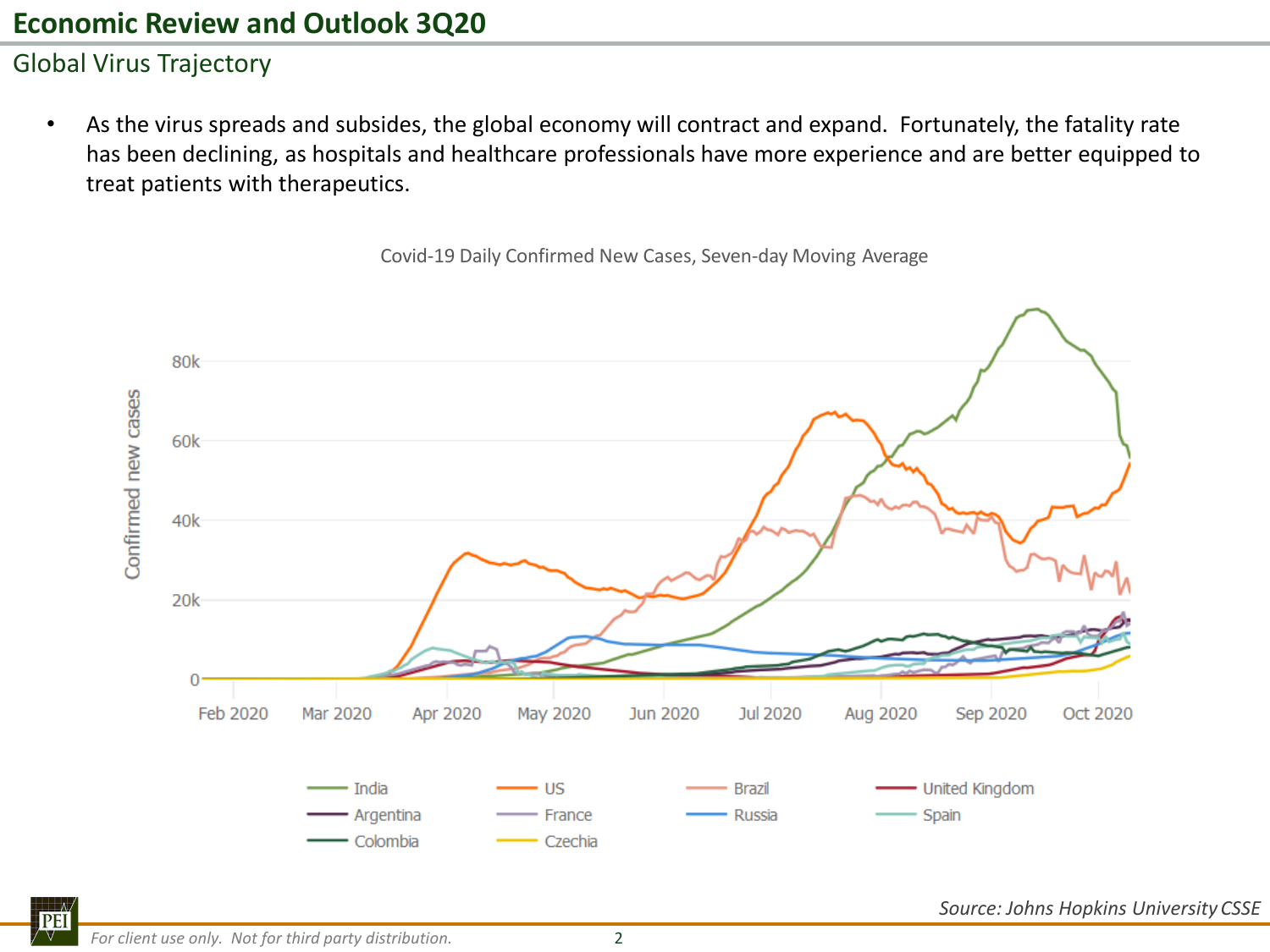## Prospects For A Vaccine

• Vaccine development is progressing swiftly; many healthcare professionals think a vaccine will be available for general distribution by mid-2021, and possibly sooner for medical professionals. However, there are complications with widespread manufacturing and distribution that could impact this timing.

| <b>Candidate Vaccine</b>      | <b>Clinical Trial Stage</b> | <b>Location of Trial</b>                                               |
|-------------------------------|-----------------------------|------------------------------------------------------------------------|
| Moderna/NIAID                 | Phase 3                     | <b>United States</b>                                                   |
| Pfizer/BioNTech/Fosun Pharma  | Phase 3                     | United States/Brazil/Argentina                                         |
| <b>Novavax</b>                | Phase 3                     | <b>United Kingdom</b>                                                  |
| Janssen (Johnson & Johnson)   | Phase 3 (paused)            | United States/Brazil/Columbia/Peru/<br>Mexico/Philippines/South Africa |
| Oxford University/AstraZeneca | Phase 3                     | United Kingdom                                                         |
| Sinopharm                     | Phase 3                     | China/United Arab Emirates                                             |
| <b>Sinovac</b>                | Phase 3                     | <b>Brazil</b>                                                          |
| Gamaleya                      | Phase 3                     | Russia                                                                 |
| CureVac                       | Phase 2                     | Peru/Panama                                                            |
| Sanofi/GlaxoSmithKline        | Phase 1                     | France                                                                 |
| Clover/GlaxoSmithKline        | Phase 1                     | Australia                                                              |

- Phase I clinical trial: Small groups of healthy adult volunteers receive the vaccine to test for safety
- Phase II clinical trial: Vaccine is given to people who have characteristics (such as age and physical health) similar to those for whom the new vaccine is intended
- Phase III clinical trial: Vaccine is given to thousands of people and tested for efficacy and safety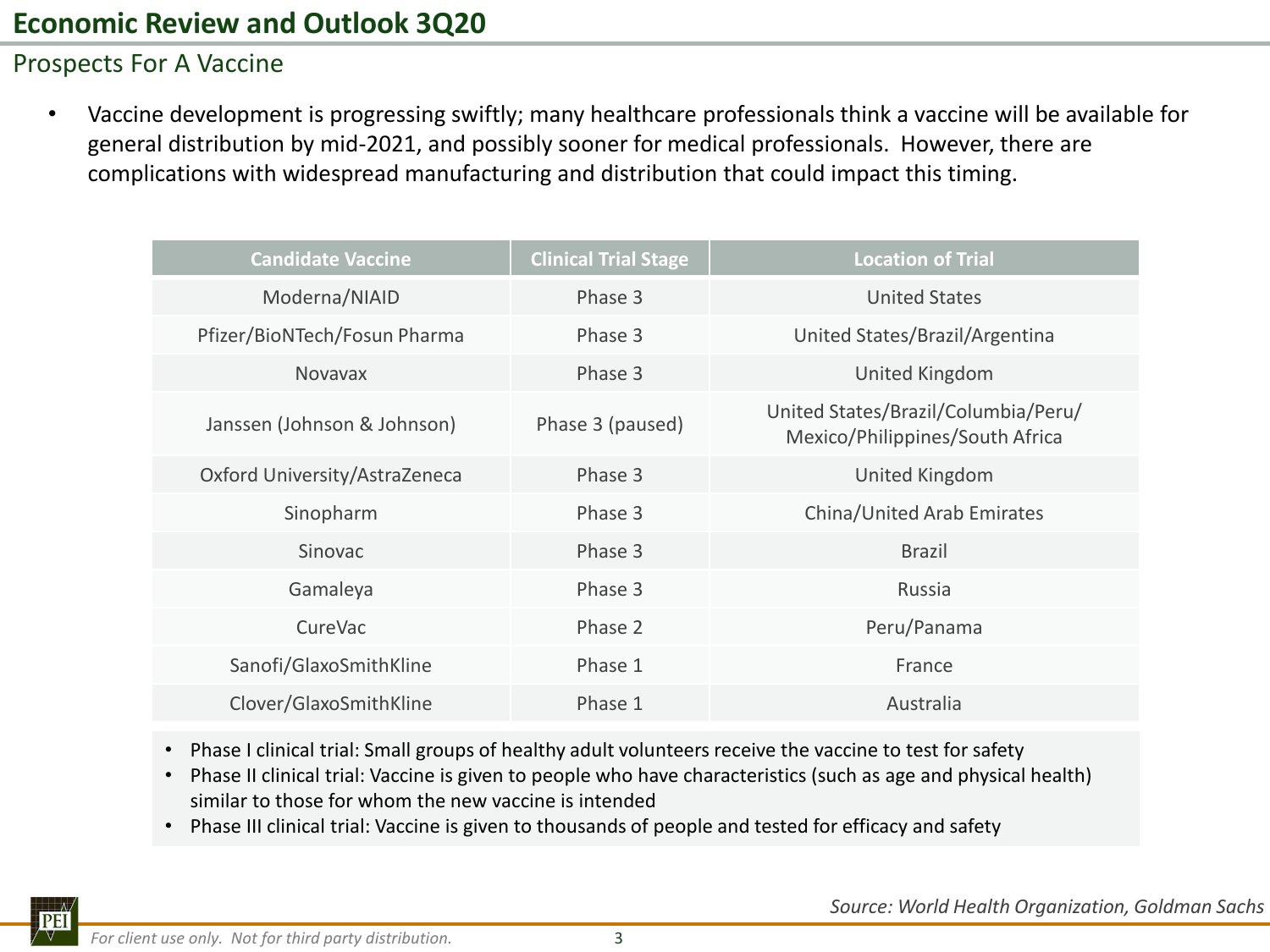## Global Composite Purchasing Managers Index (PMI)

• Global economic data improved substantially across manufacturing and service industries from the start of the second quarter as economies re-opened. A renewed spread in infections as people move indoors in the winter months could result in weaker fourth quarter data.

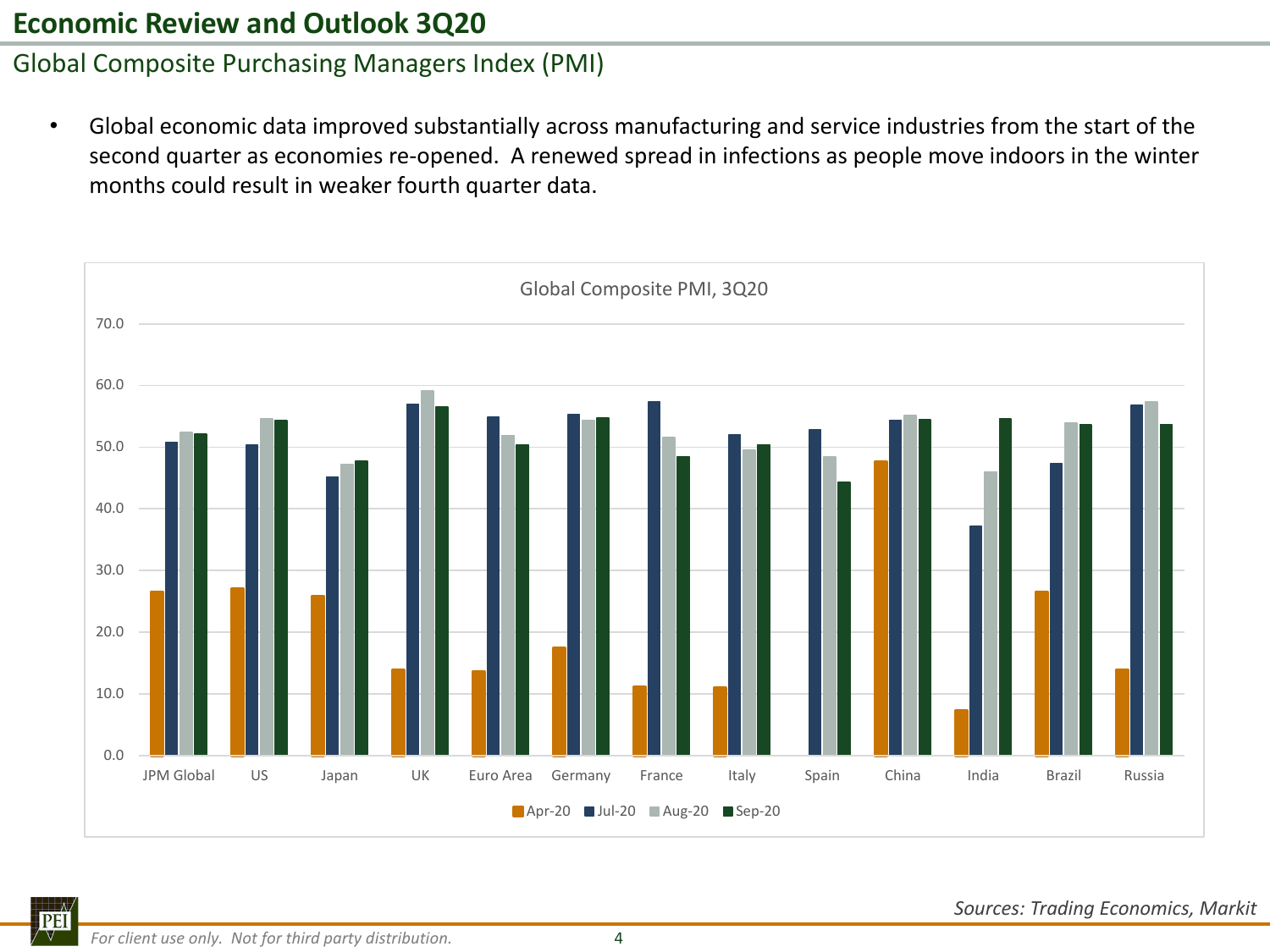Improving US Indicators, But Still A Way To Go

• Economic recovery continued in the third quarter, but economists caution growth could stall given a possible virus surge during the winter.

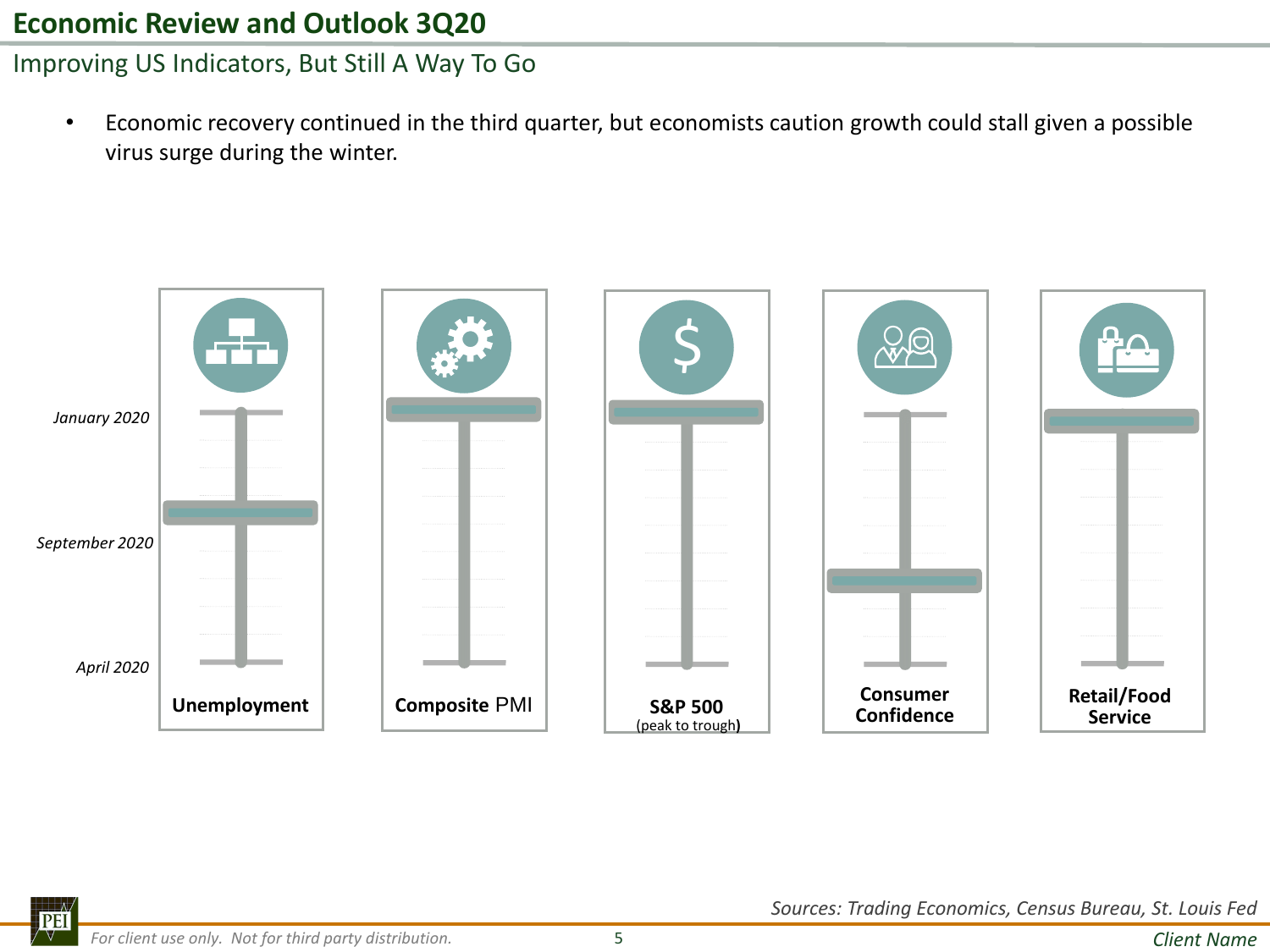## Fiscal Stimulus Outlook

• The probability that Congress passes an additional stimulus package ahead of the election is low. The House of Representatives passed an amended HEROS Act (\$2.2 Trillion package in its recent iteration), while the Administration is proposing a plan that totals \$1.8 Trillion (with less state aid and virus testing). The Senate is favoring a smaller deal (<\$1 Trillion) to primarily support small businesses and state and local governments.

CARES Act 2.0: Fiscal Stimulus Measures on the Table

- Additional stimulus checks to individuals; most discussion has been about matching the previous \$1,200 to qualifying individuals
- Further support/loans for small businesses by replenishing the Paycheck Protection Program, established under the CARES Act, to support employment in the most vulnerable industries
- Aid to state and local governments, in an attempt to avoid large layoffs that may result from substantial decreases in tax revenue
- Specific assistance to the airline industry to support payrolls
- Extension of additional unemployment benefits approved under the CARES Act that expired the end of July; discussions have centered on \$400-\$600 additional unemployment benefits per week
- Additional funding for virus testing and contact tracing
- Assistance to working parents, including childcare tax credits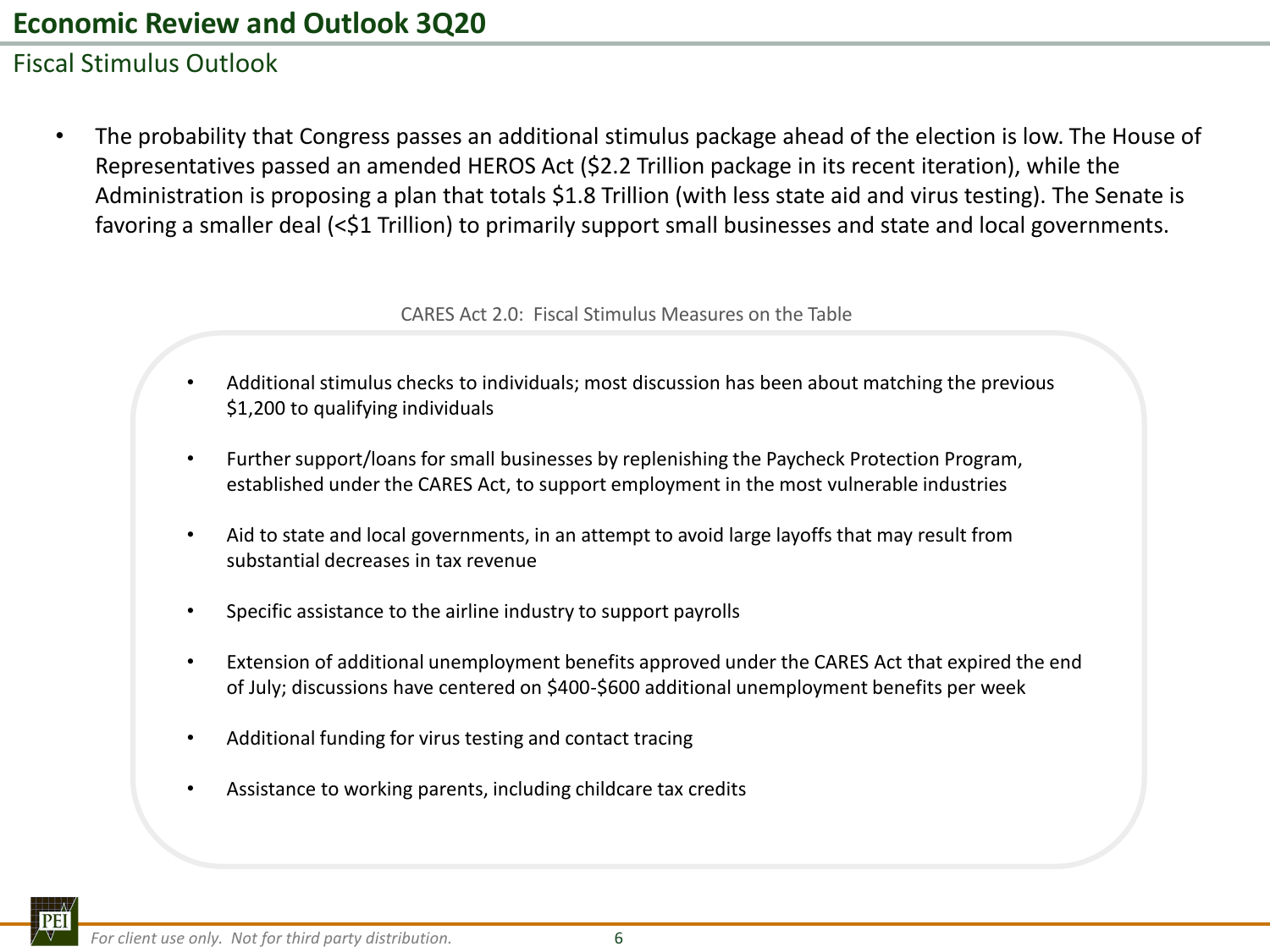#### The Growing Fed Balance Sheet

• Unparalleled levels of Fed stimulus continue to support important sectors of the bond market and are keeping long-term rates low.



The Federal Reserve Balance Sheet (\$ Trillion)

*\* Balance sheet forecast assumes the Federal Reserve maintains its current pace of purchases of Treasuries and Mortgage-Backed Securities (MBS) through June 2021 as suggested in the September 2020 FOMC meeting.*

*Source: J.P. Morgan Asset Management*

**PEI** V.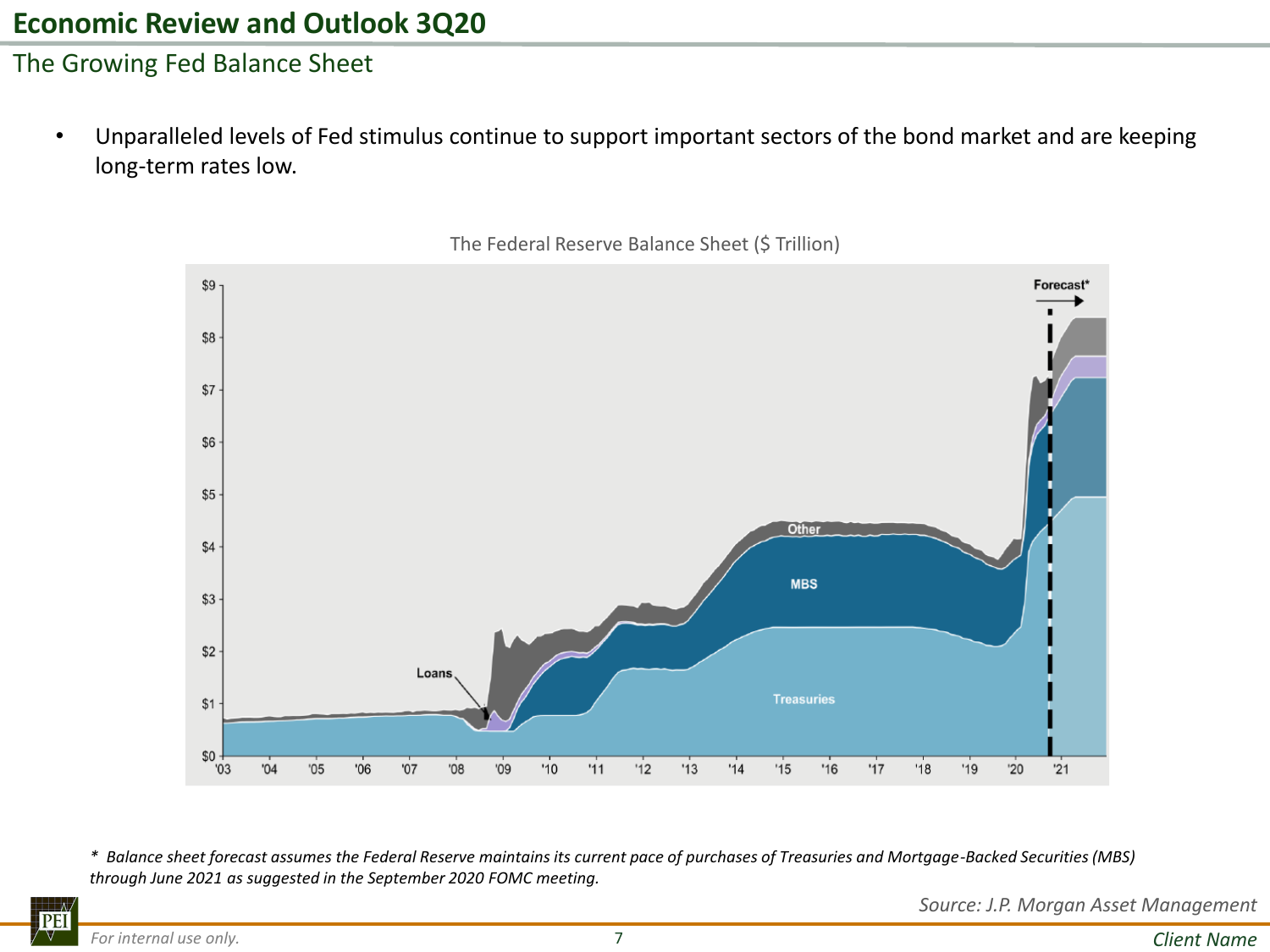## 2020 Election

• Potential problems with the election process during this pandemic could cause increased stock market volatility leading up to and following election day.

Growth of \$10,000 Investment in S&P 500 Following Elections

• If history is a guide, investors should take note that the stock market has advanced over the long-term, regardless of the party in charge.

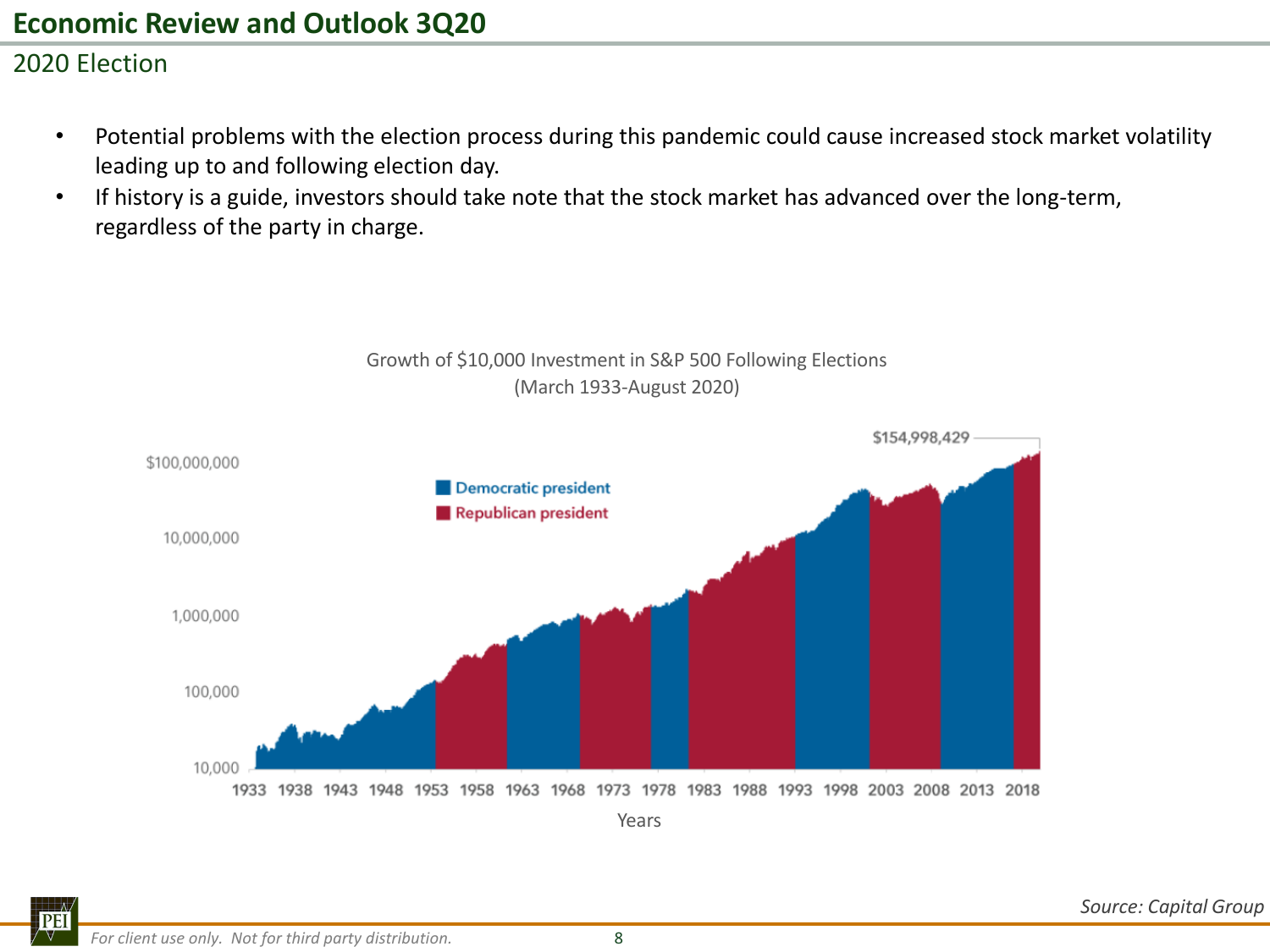#### Domestic Growth Projections

• Third quarter growth is starting from an excessively low base. Going forward, GDP and employment growth is expected to be slower as sectors operating at reduced capacity could experience long-term structural changes.

| <b>Date</b> | Estimator*                                         | 3Q<br><b>Real GDP</b> | 4Q<br><b>Real GDP</b> | <b>Factors</b>                                                                                                                        |
|-------------|----------------------------------------------------|-----------------------|-----------------------|---------------------------------------------------------------------------------------------------------------------------------------|
| 10/13/20    | <b>Federal Reserve</b><br>Weekly Economic<br>Index | $-4.5%$ **            |                       | Less optimistic outlook for unemployment, but<br>increases in rail traffic, electricity utilization, and<br>other signs of re-opening |
| 10/16/20    | New York Fed<br><b>Nowcast</b>                     | $+13.8%$              | $+3.6%$               | Improvements in job openings, inventory data,<br>and consumption data, offset by negative news<br>in manufacturing.                   |
| 10/16/20    | Atlanta Fed<br><b>GDPNow</b>                       | $+35.2%$              |                       | Housing and employment improvements, offset<br>by recent manufacturing data                                                           |

*percent change of real GDP. This data series differs from the N.Y. Fed's Nowcast, which reflects low‐frequency data \*Does not capture the impact or anticipate the future impact of CV‐19 beyond its impact on currently released data and economic reports that are the source of GDP calculations in the relevant models. \*\*The WEI is a new index created to reflect more immediate changes in the U.S. economy. The index includes ten weekly indicators of real economic activity that reflect consumption, employment, and consumer confidence data. The index is scaled to have the units of four‐quarter*

PEI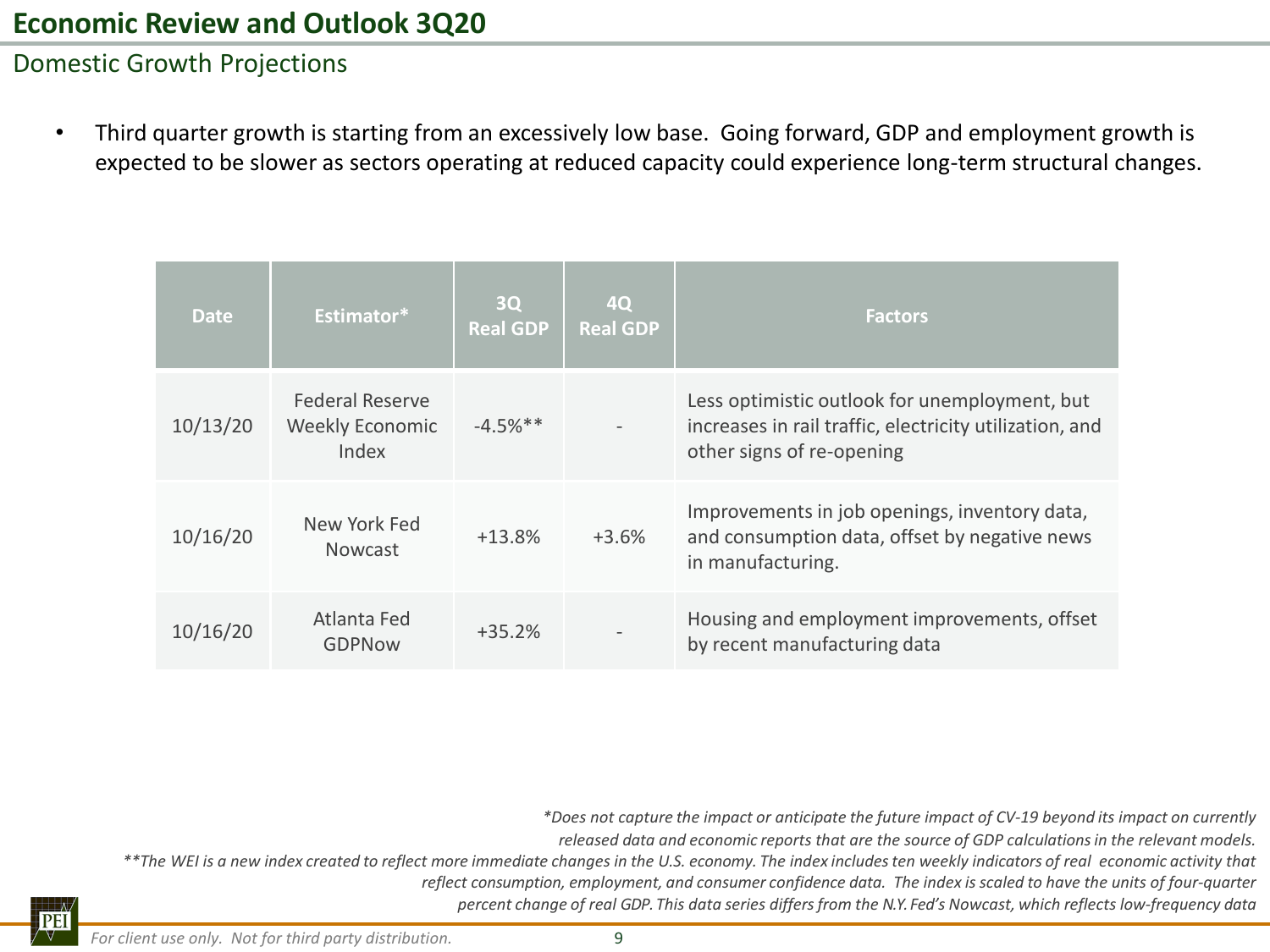Global Growth Projections

| <b>Forecasted</b><br><b>Annualized GDP</b> | <b>International Monetary Fund</b> |         | <b>OECD</b>              |                 |  |  |
|--------------------------------------------|------------------------------------|---------|--------------------------|-----------------|--|--|
|                                            | 2020                               | 2021    | 2020                     | 2021            |  |  |
| Global                                     | $-4.4%$                            | $+5.2%$ | $-4.5%$                  | $+5.0%$         |  |  |
| U.S.                                       | $-4.3%$                            | $+3.1%$ | $-3.8%$                  | $+4.0%$         |  |  |
| EU                                         | $-8.3%$                            | $+5.2%$ | $-7.9%$                  | $+5.1%$         |  |  |
| China                                      | $+1.9%$                            | $+8.2%$ | $+1.8%$                  | $+8.0%$         |  |  |
| <b>EM</b>                                  | $-3.3%$                            | $+6.0%$ | $\overline{\phantom{a}}$ | $\qquad \qquad$ |  |  |

*Source: International Monetary Fund, October 31, 2020.; OECD, September 16, 2020*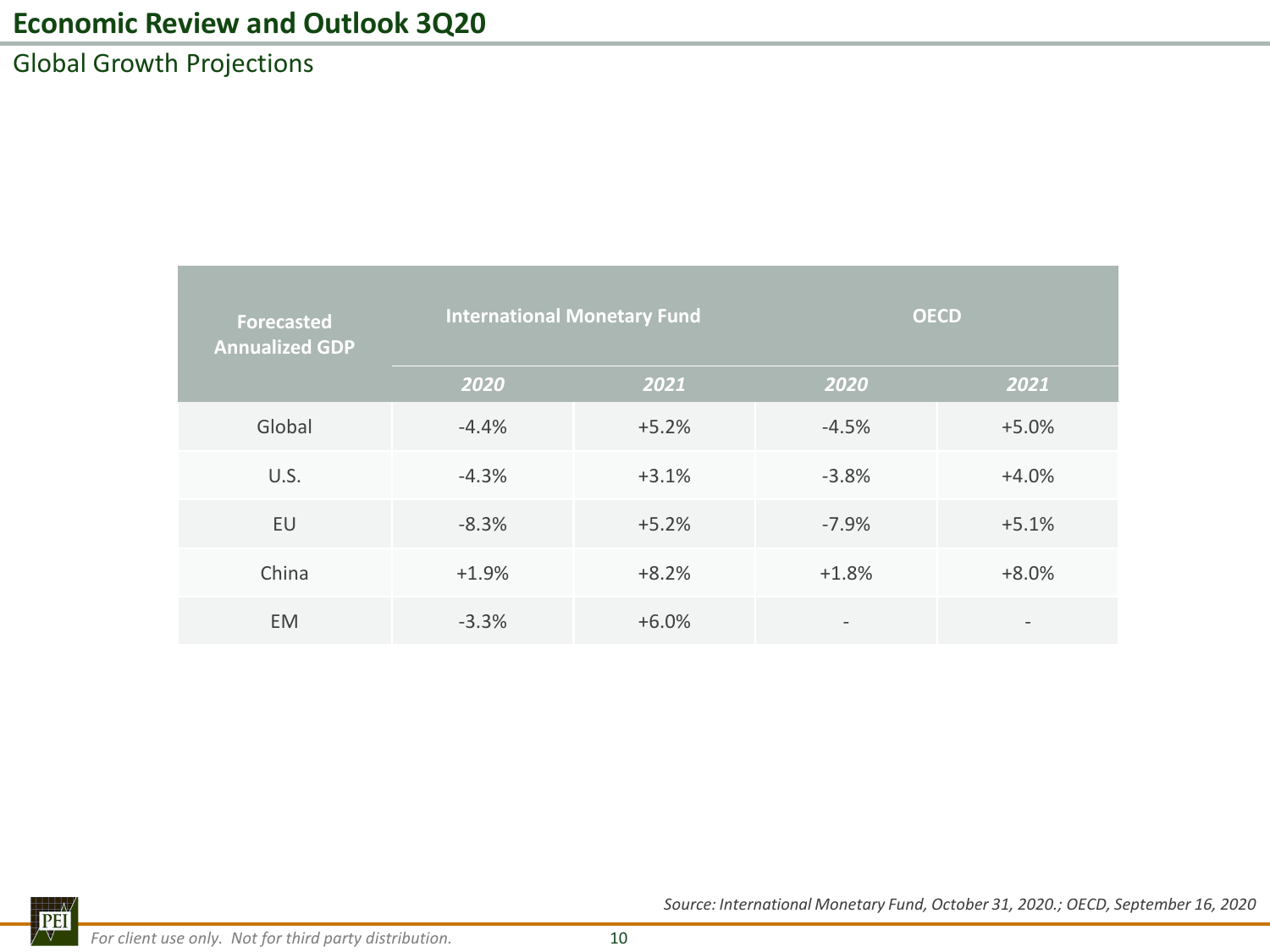#### Survey: U.S. Economic Outlook And Prospects For Recovery

|                       | <b>Third Quarter 2020</b>        | <b>Fourth Quarter 2020</b> | <b>First Quarter 2021</b> |
|-----------------------|----------------------------------|----------------------------|---------------------------|
| U.S. GDP              | 28.5%                            | 3.8%                       | 4.0%                      |
| Unemployment          | 7.9%<br>(actual, September 2020) | 7.8%                       | -                         |
| <b>CPI</b>            | $\qquad \qquad \blacksquare$     | 1.2%                       | $\overline{\phantom{a}}$  |
| <b>Fed Funds Rate</b> | 00.0-0.25%                       | $0.00 - 0.25%$             | $0.00 - 0.25%$            |

#### When Do You Expect Employment to Recover to February 2020 Levels?\*







**PEI** V.

*For client use only. Not for third party distribution.* 11

*\*Source: The Wall Street Journal, October 1, 2020; survey average of 73 economists*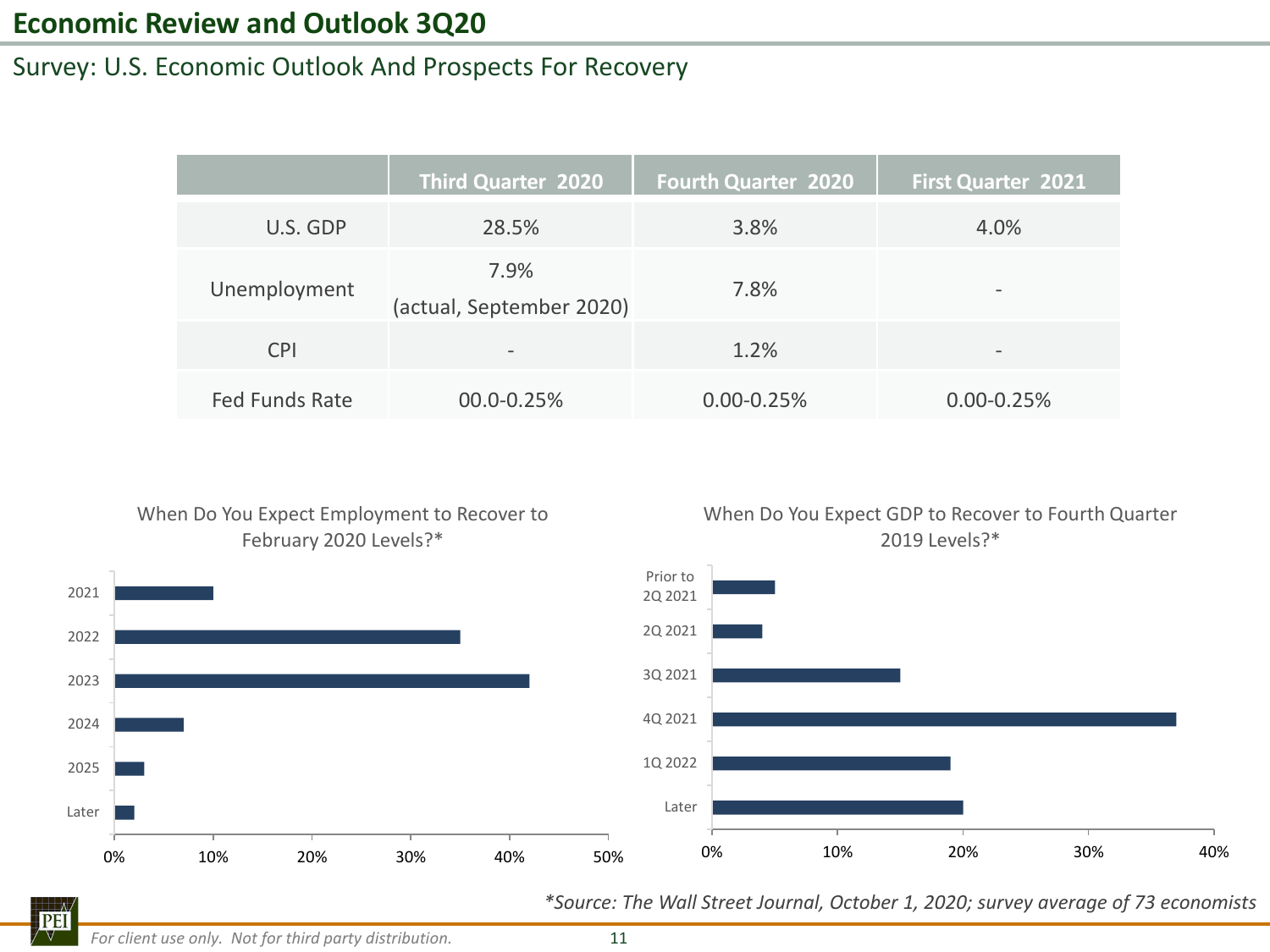## Room For Additional Growth In Consumption?

• Consumption has rebounded, but personal income on the whole\* is about \$520 billion higher, in part due to CARES Act payments to individuals and additional unemployment benefits.



\*This data is aggregated. A recent study by the University of Notre Dame noted that currently about 11% of the US population is below the poverty level, which is the same level as February 2020. That figure dropped to 9.3% in June following the passage of the CARES Act.

*Source: Bureau of Economic Analysis*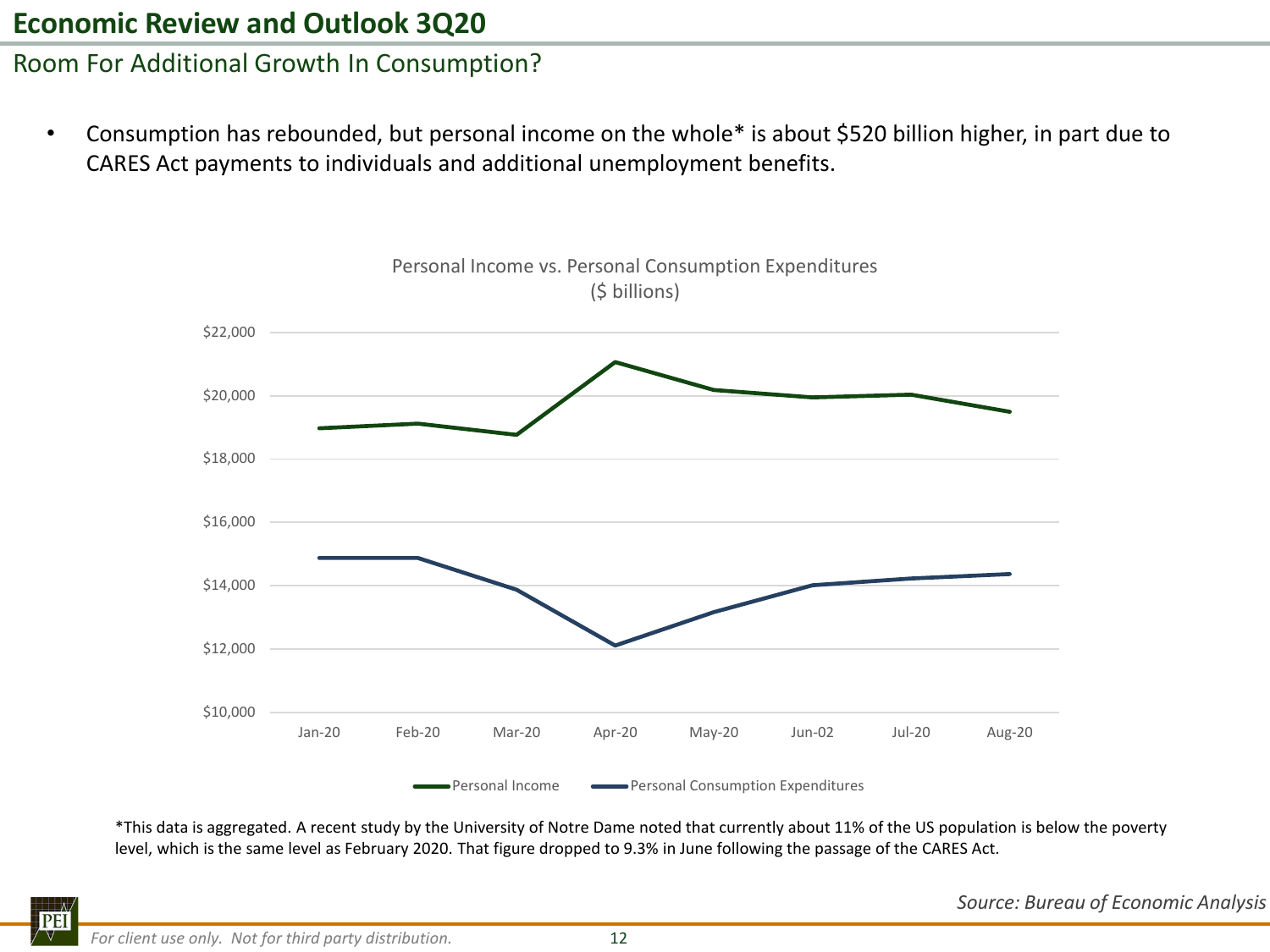## Asset Class Performance



Trailing Performance (%) as of September 30, 2020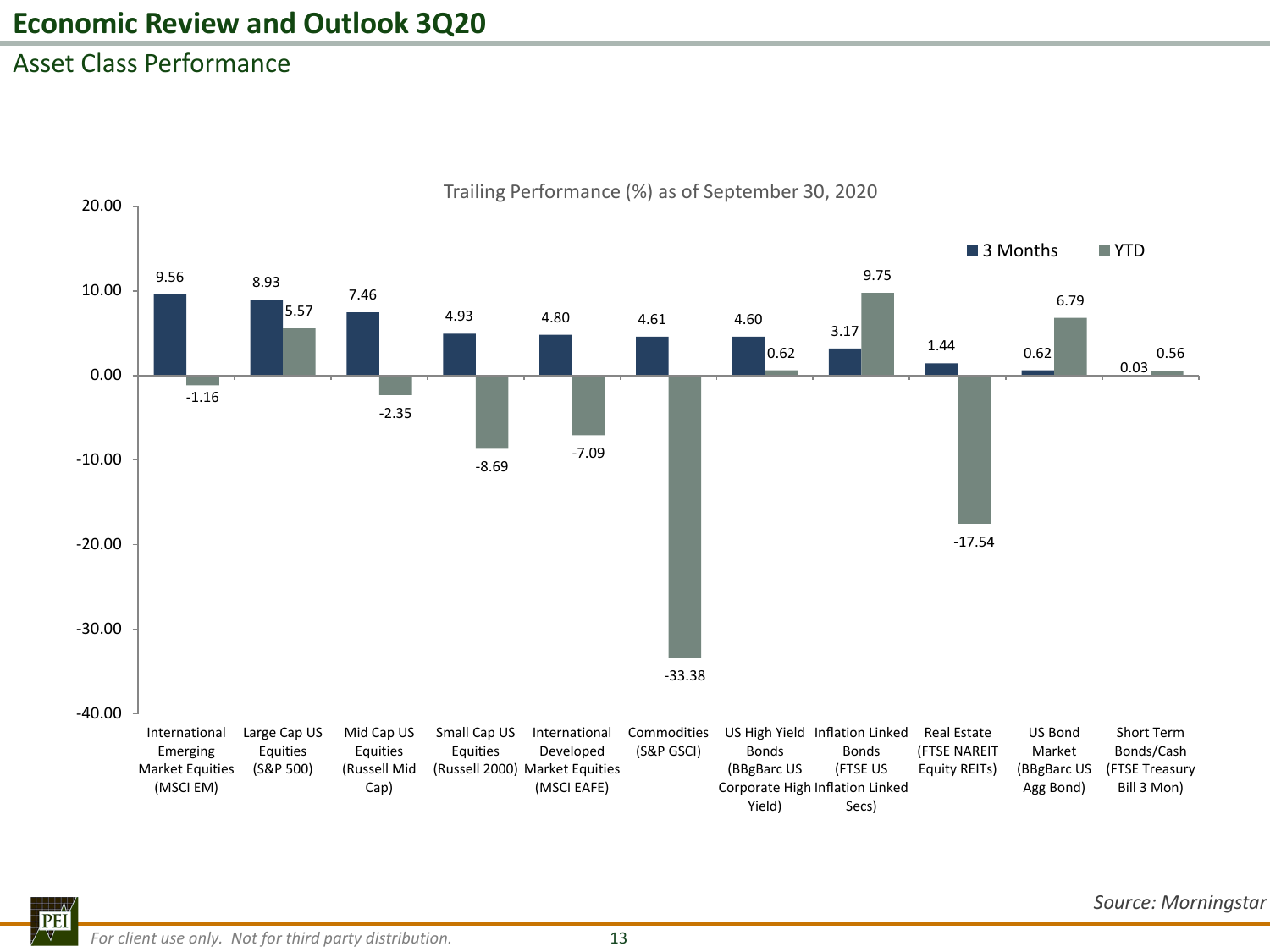## Financial Market Performance

Trailing Performance (%) as of September 30, 2020

|                     | <b>DOMESTIC EQUITY</b>       |        |            |          |         |        |         | <b>FIXED INCOME</b>      |
|---------------------|------------------------------|--------|------------|----------|---------|--------|---------|--------------------------|
|                     | <b>Index</b>                 | 3 Mos. | <b>YTD</b> | 1 Year   | 3 Year  | 5 Year | 10 Year |                          |
|                     | DJ Industrial Average        | 8.22   | $-0.91$    | 5.70     | 9.98    | 14.02  | 12.69   | <b>BBgBarc US Agg</b>    |
| <b>Broad Market</b> | S&P 500                      | 8.93   | 5.57       | 15.15    | 12.28   | 14.15  | 13.74   | <b>BBgBarc US Go</b>     |
|                     | NASDAQ Composite             | 11.24  | 25.33      | 40.96    | 21.05   | 20.63  | 18.12   | <b>BBgBarc US Cre</b>    |
|                     | Wilshire 5000 Total Market   | 9.14   | 5.54       | 15.12    | 11.70   | 13.83  | 13.50   | <b>BBgBarc US Go</b>     |
|                     | Russell 1000                 | 9.47   | 6.40       | 16.01    | 12.38   | 14.09  | 13.76   | <b>BBgBarc US Go</b>     |
| Large Cap           | Russell 1000 Growth          | 13.22  | 24.33      | 37.53    | 21.67   | 20.10  | 17.25   | <b>FTSE US Inflation</b> |
|                     | Russell 1000 Value           | 5.59   | $-11.58$   | $-5.03$  | 2.63    | 7.66   | 9.95    | <b>BBgBarc EM US</b>     |
|                     | <b>Russell Mid Cap</b>       | 7.46   | $-2.35$    | 4.55     | 7.13    | 10.13  | 11.76   | <b>BBgBarc ABS</b>       |
| Mid Cap             | Russell Mid Cap Growth       | 9.37   | 13.92      | 23.23    | 16.23   | 15.53  | 14.55   | <b>BBgBarc US ME</b>     |
|                     | <b>Russell Mid Cap Value</b> | 6.40   | $-12.84$   | $-7.30$  | 0.82    | 6.38   | 9.71    | <b>FTSE Treasury I</b>   |
|                     | Russell 2000                 | 4.93   | $-8.69$    | 0.39     | 1.77    | 8.00   | 9.85    | ICE BofAML 1-3           |
| Small Cap           | Russell 2000 Growth          | 7.16   | 3.88       | 15.71    | 8.18    | 11.42  | 12.34   | <b>BBgBarc US Cor</b>    |
|                     | Russell 2000 Value           | 2.56   | $-21.54$   | $-14.88$ | $-5.13$ | 4.11   | 7.09    | <b>BBgBarc US Cor</b>    |

#### **INTERNATIONAL EQUITY**

|           | <b>Index</b>                      | 3 Mos.  | <b>YTD</b> | 1 Year   | 3 Year   | 5 Year | 10 Year | <b>BBgBarc US</b>   |
|-----------|-----------------------------------|---------|------------|----------|----------|--------|---------|---------------------|
|           | <b>MSCI ACWI</b>                  | 8.13    | 1.37       | 10.44    | 7.12     | 10.30  | 8.55    | Source: Mc          |
|           | <b>MSCI ACWI Ex USA</b>           | 6.25    | $-5.44$    | 3.00     | 1.16     | 6.23   | 4.00    | <b>STABLE VA</b>    |
|           | <b>MSCI EAFE</b>                  | 4.80    | $-7.09$    | 0.49     | 0.62     | 5.26   | 4.62    |                     |
|           | <b>MSCI EAFE Growth</b>           | 8.43    | 4.60       | 13.44    | 7.07     | 9.22   | 7.00    | Median Ta:          |
|           | <b>MSCI EAFE Value</b>            | 1.19    | $-18.31$   | $-11.93$ | $-5.86$  | 1.14   | 2.10    | Average Sta         |
| Developed | <b>MSCI EAFE Small Cap</b>        | 10.25   | $-4.20$    | 6.84     | 1.40     | 7.37   | 7.33    | Consumer            |
|           | <b>MSCI Europe</b>                | 4.51    | $-8.85$    | $-0.79$  | $-0.61$  | 4.24   | 4.26    | Source: PEI         |
|           | <b>MSCI Europe Ex UK</b>          | 5.89    | $-3.76$    | 4.38     | 0.94     | 5.83   | 4.97    | <b>REAL ASSE</b>    |
|           | <b>MSCI Pacific Free</b>          | 5.39    | $-4.10$    | 2.63     | 2.81     | 7.33   | 5.39    |                     |
|           | <b>MSCI Pacific Free Ex Japan</b> | 1.98    | $-11.26$   | $-6.13$  | 0.27     | 6.73   | 3.76    | <b>FTSE NARE</b>    |
|           | MSCI Japan                        | 6.94    | $-0.68$    | 6.91     | 3.94     | 7.51   | 6.20    | Bloomberg           |
|           | <b>MSCIEM</b>                     | 9.56    | $-1.16$    | 10.54    | 2.42     | 8.97   | 2.50    | <b>S&amp;P GSCI</b> |
|           | <b>MSCI BRIC</b>                  | 10.41   | 2.07       | 15.48    | 4.99     | 11.81  | 2.52    | Source: Mc          |
| Emerging  | <b>MSCI EM Latin America</b>      | $-1.28$ | $-36.06$   | $-29.36$ | $-11.84$ | 2.06   | $-5.74$ |                     |
|           | MSCI EM Europe                    | $-5.19$ | $-28.55$   | $-19.23$ | $-4.31$  | 3.62   | $-2.97$ |                     |
|           | <b>MSCI EM Asia</b>               | 11.92   | 8.01       | 21.52    | 5.67     | 11.30  | 5.45    |                     |

*Source: Morningstar*

| <b>FIXED INCOME</b> |  |
|---------------------|--|
|---------------------|--|

|                     | Index                       | 3 Mos. | YTD        | 1 Year   | 3 Year  | 5 Year | <b>10 Year</b> | Index                                | 3 Mos. | <b>YTD</b> | 1 Year  | 3 Year  | 5 Year | 10 Year |
|---------------------|-----------------------------|--------|------------|----------|---------|--------|----------------|--------------------------------------|--------|------------|---------|---------|--------|---------|
|                     | DJ Industrial Average       | 8.22   | $-0.91$    | 5.70     | 9.98    | 14.02  | 12.69          | <b>BBgBarc US Agg Bond</b>           | 0.62   | 6.79       | 6.98    | 5.24    | 4.18   | 3.64    |
| <b>Broad Market</b> | S&P 500                     | 8.93   | 5.57       | 15.15    | 12.28   | 14.15  | 13.74          | <b>BBgBarc US Government</b>         | 0.18   | 8.81       | 7.97    | 5.47    | 3.73   | 3.10    |
|                     | NASDAQ Composite            | 11.24  | 25.33      | 40.96    | 21.05   | 20.63  | 18.12          | <b>BBgBarc US Credit</b>             | 1.50   | 6.39       | 7.50    | 6.19    | 5.75   | 4.92    |
|                     | Wilshire 5000 Total Market  | 9.14   | 5.54       | 15.12    | 11.70   | 13.83  | 13.50          | <b>BBgBarc US Govt/Credit Interm</b> | 0.61   | 5.92       | 6.32    | 4.43    | 3.39   | 2.91    |
|                     | Russell 1000                | 9.47   | 6.40       | 16.01    | 12.38   | 14.09  | 13.76          | <b>BBgBarc US Govt/Credit Long</b>   | 1.22   | 14.20      | 12.92   | 10.21   | 8.78   | 7.36    |
| Large Cap           | Russell 1000 Growth         | 13.22  | 24.33      | 37.53    | 21.67   | 20.10  | 17.25          | <b>FTSE US Inflation Linked Secs</b> | 3.17   | 9.75       | 10.55   | 6.04    | 4.82   | 3.70    |
|                     | Russell 1000 Value          | 5.59   | $-11.58$   | $-5.03$  | 2.63    | 7.66   | 9.95           | <b>BBgBarc EM USD Aggregate</b>      | 2.37   | 1.93       | 4.06    | 4.21    | 6.18   | 5.42    |
|                     | Russell Mid Cap             | 7.46   | $-2.35$    | 4.55     | 7.13    | 10.13  | 11.76          | <b>BBgBarc ABS</b>                   | 0.79   | 4.14       | 4.55    | 3.47    | 2.68   | 2.40    |
| Mid Cap             | Russell Mid Cap Growth      | 9.37   | 13.92      | 23.23    | 16.23   | 15.53  | 14.55          | <b>BBgBarc US MBS</b>                | 0.11   | 3.62       | 4.36    | 3.68    | 2.98   | 3.01    |
|                     | Russell Mid Cap Value       | 6.40   | $-12.84$   | $-7.30$  | 0.82    | 6.38   | 9.71           | FTSE Treasury Bill 3 Mon             | 0.03   | 0.56       | 1.02    | 1.65    | 1.16   | 0.61    |
|                     | Russell 2000                | 4.93   | $-8.69$    | 0.39     | 1.77    | 8.00   | 9.85           | ICE BofAML 1-3Y US Trsy              | 0.10   | 3.05       | 3.58    | 2.64    | 1.80   | 1.28    |
| Small Cap           | Russell 2000 Growth         | 7.16   | 3.88       | 15.71    | 8.18    | 11.42  | 12.34          | <b>BBgBarc US Corp Aaa</b>           | 1.09   | 10.67      | 10.47   | 8.19    | 6.90   | 5.15    |
|                     | Russell 2000 Value          | 2.56   | $-21.54$   | $-14.88$ | $-5.13$ | 4.11   | 7.09           | <b>BBgBarc US Corp A</b>             | 1.13   | 7.67       | 8.54    | 6.32    | 5.65   | 4.91    |
| Source: Morningstar |                             |        |            |          |         |        |                | <b>BBgBarc US Corp Baa</b>           | 2.00   | 5.67       | 7.45    | 6.51    | 6.41   | 5.61    |
|                     | <b>INTERNATIONAL EQUITY</b> |        |            |          |         |        |                | BBgBarc US Corporate High Yield      | 4.60   | 0.62       | 3.25    | 4.21    | 6.79   | 6.47    |
|                     | <b>Index</b>                | 3 Mos. | <b>YTD</b> | 1 Year   | 3 Year  |        | 5 Year 10 Year | <b>BBgBarc US HY Caa</b>             | 7.35   | $-6.95$    | $-3.48$ | $-0.34$ | 5.63   | 5.95    |
|                     |                             |        |            |          |         |        |                |                                      |        |            |         |         |        |         |

Source: Morningstar

#### **STABLE VALUE & MONEY MARKET**

| 4.8C  | -7.09   | 0.49     | 0.62   | 5.26    | 4.62 | Index                | 3 Mos.                                                        | YTD  | 1 Year | 3 Year |      |                |
|-------|---------|----------|--------|---------|------|----------------------|---------------------------------------------------------------|------|--------|--------|------|----------------|
| 8.43  | 4.60    | 13.44    | 7.07   | 9.22    | 7.00 |                      | 0.00                                                          | 0.27 | 0.62   | 1.25   | 0.81 | 0.40           |
| 19، ۱ |         |          |        | 1.14    | 2.10 |                      | 0.55                                                          | 1.73 | 2.36   | 2.33   | 2.13 |                |
| 10.25 | $-4.20$ | 6.84     | 1.40   | 7.37    | 7.33 | Consumer Price Index | 0.66                                                          | 0.99 | 1.07   | .69    | 1.75 |                |
|       |         | $-18.31$ | -11 93 | $-5.86$ |      |                      | Median Taxable Money Market Fund<br>Average Stable Value Fund |      |        |        |      | 5 Year 10 Year |

#### MSCI Europe Ex UK 5.89 -3.76 4.38 0.94 5.83 4.97 **REAL ASSETS**

| MSCI Pacific Free          | 5.39  | -4.10   | 2.63    | 2.81 | 7.33  | 5.39 | Index                           | 3 Mos. | <b>YTD</b> | 1 Year 3 Year 5 Year 10 Year |         |         |         |
|----------------------------|-------|---------|---------|------|-------|------|---------------------------------|--------|------------|------------------------------|---------|---------|---------|
| MSCI Pacific Free Ex Japan | 1.98  | -11.26  | $-6.13$ | 0.27 | 6.73  | 3.76 | <b>FTSE NAREIT Equity REITS</b> | 1.44   | -17.54     | -18.16                       | 0.20    | 3.95    | 7.90    |
| MSCI Japan                 | 6.94  | $-0.68$ | 6.91    | 3.94 | 7.51  | 6.20 | <b>Bloomberg Commodity</b>      | 9.07   | -12.08     | $-8.20$                      | $-4.18$ | $-3.09$ | $-6.03$ |
| <b>MSCI EM</b>             | 9.56  | $-1.16$ | 10.54   | 2.42 | 8.97  | 2.50 | S&P GSCI                        | 4.61   | -33.38     | -27.84                       | $-9.46$ | -7.88   | -8.84   |
| <b>MSCI BRIC</b>           | 10.41 | 2.07    | 15.48   | 4.99 | 11.81 | 2.52 | Source: Morningstar             |        |            |                              |         |         |         |

**PEI**  $\sqrt{1-\sqrt{2}}$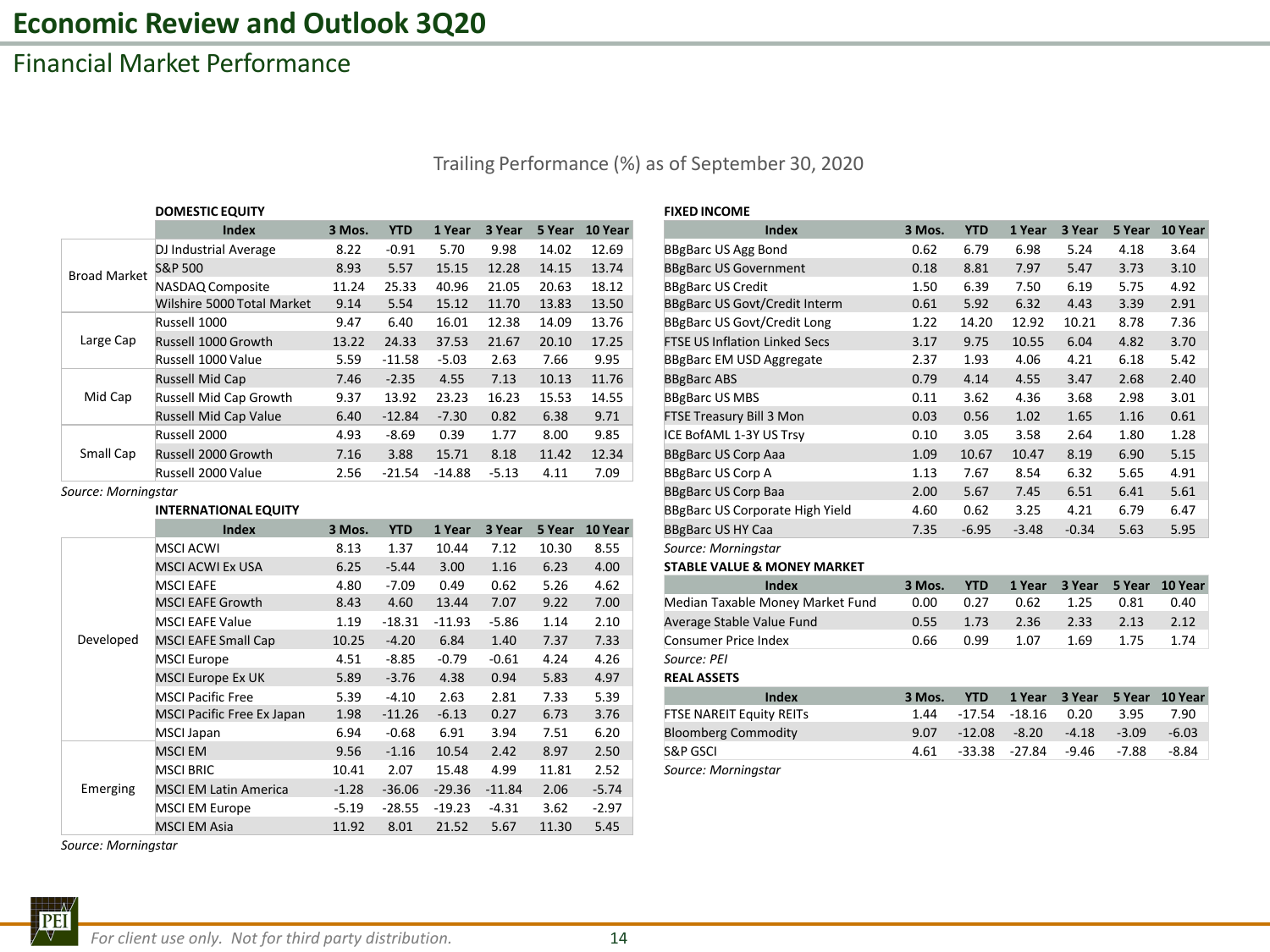## Considerations

#### Pandemic and Political

- Large global debt levels and deficits stemming from fiscal support programs and lost tax and trade revenue
- The financial and resource drain on the health care system from costs associated with treating Covid-19, the unknown need for follow-up treatment, and lost care/revenue from not treating other health conditions
- •A possible reversal of tax and regulatory legislation, depending upon the outcome of the election
- Federal Reserve policy; the Fed may curtail current economic stimulus if inflation seems to be rising
- Brexit; as the end of the 1-year transition period approaches on December 31, an agreement regarding border issues with Northern Ireland and an EU trade agreement remain elusive

#### **Structural**

- •Growing global debts and deficits existed prior to the pandemic; low interest servicing costs continue to kick this can down the road
- Federal Reserve policy; the Fed halted interest rate increases in 2019 to prevent the economy from stalling but maintaining a "lower for longer" interest rate policy could be inflationary and does not provide a cushion for future economic slowdowns
- •Aging global demographics will lead to lower GDP productivity
- The shift from globalization to populism continues to have ramifications on trade and immigration patterns